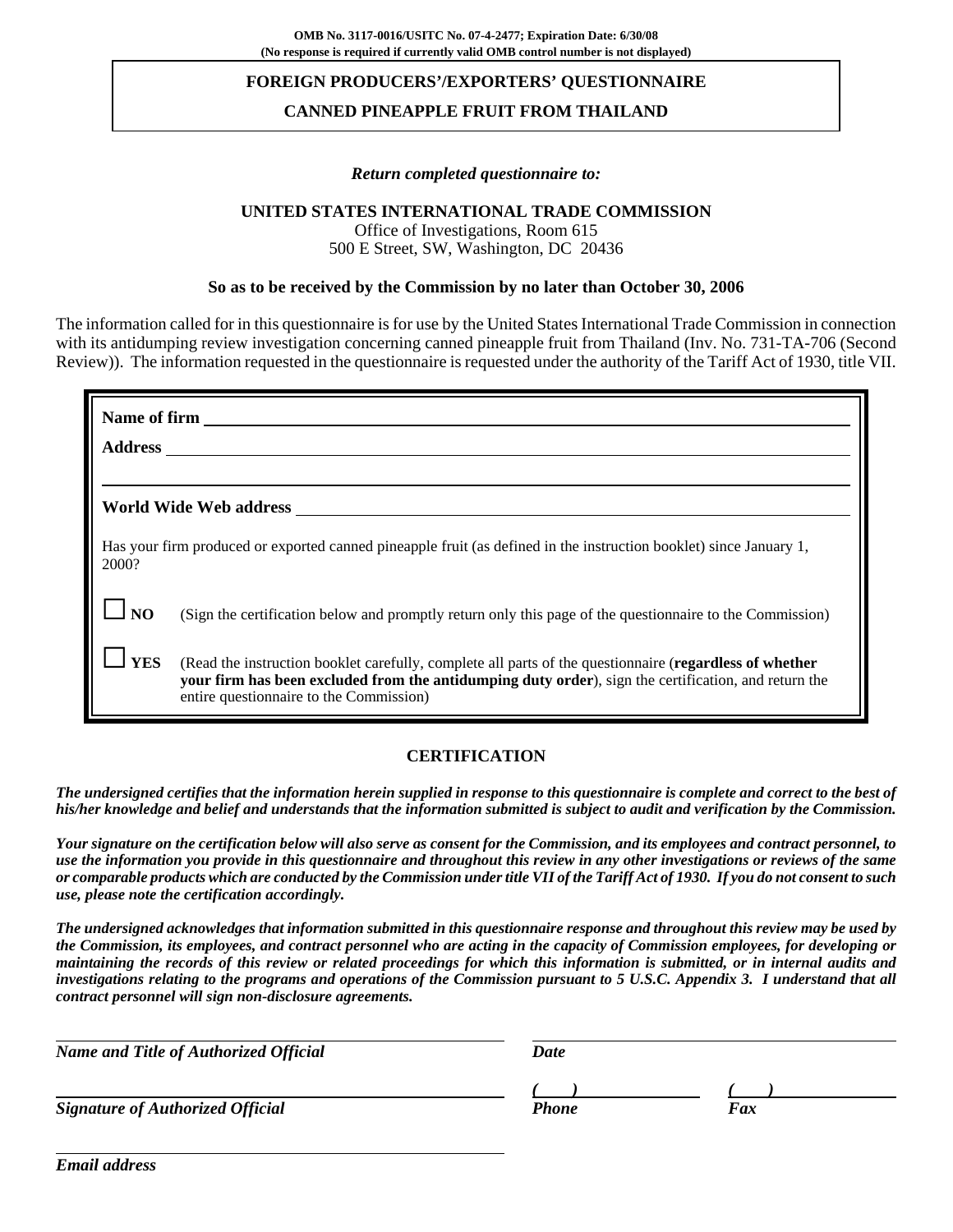# **PART I.--GENERAL QUESTIONS**

The questions in this questionnaire have been reviewed with market participants to ensure that issues of concern are adequately addressed and that data requests are sufficient, meaningful, and as limited as possible. Public reporting burden for this questionnaire is estimated to average 40 hours per response, including the time for reviewing instructions, searching existing data sources, gathering the data needed, and completing and reviewing the questionnaire. Send comments regarding the accuracy of this burden estimate or any other aspect of this collection of information, including suggestions for reducing the burden, to the Office of Investigations, U.S. International Trade Commission, 500 E Street, SW, Washington, DC 20436.

I-1. Please report below the actual number of hours required and the cost to your firm of preparing the reply to this questionnaire and completing the form.

hours dollars

I-2. Provide the name and address of establishment(s) covered by this questionnaire (see page 4 of the instruction booklet for reporting guidelines). If your firm is publicly traded, please specify the stock exchange and trading symbol.

I-3. Please provide the names and addresses of the **FIVE** largest U.S. importers of your firm's canned pineapple fruit in 2005.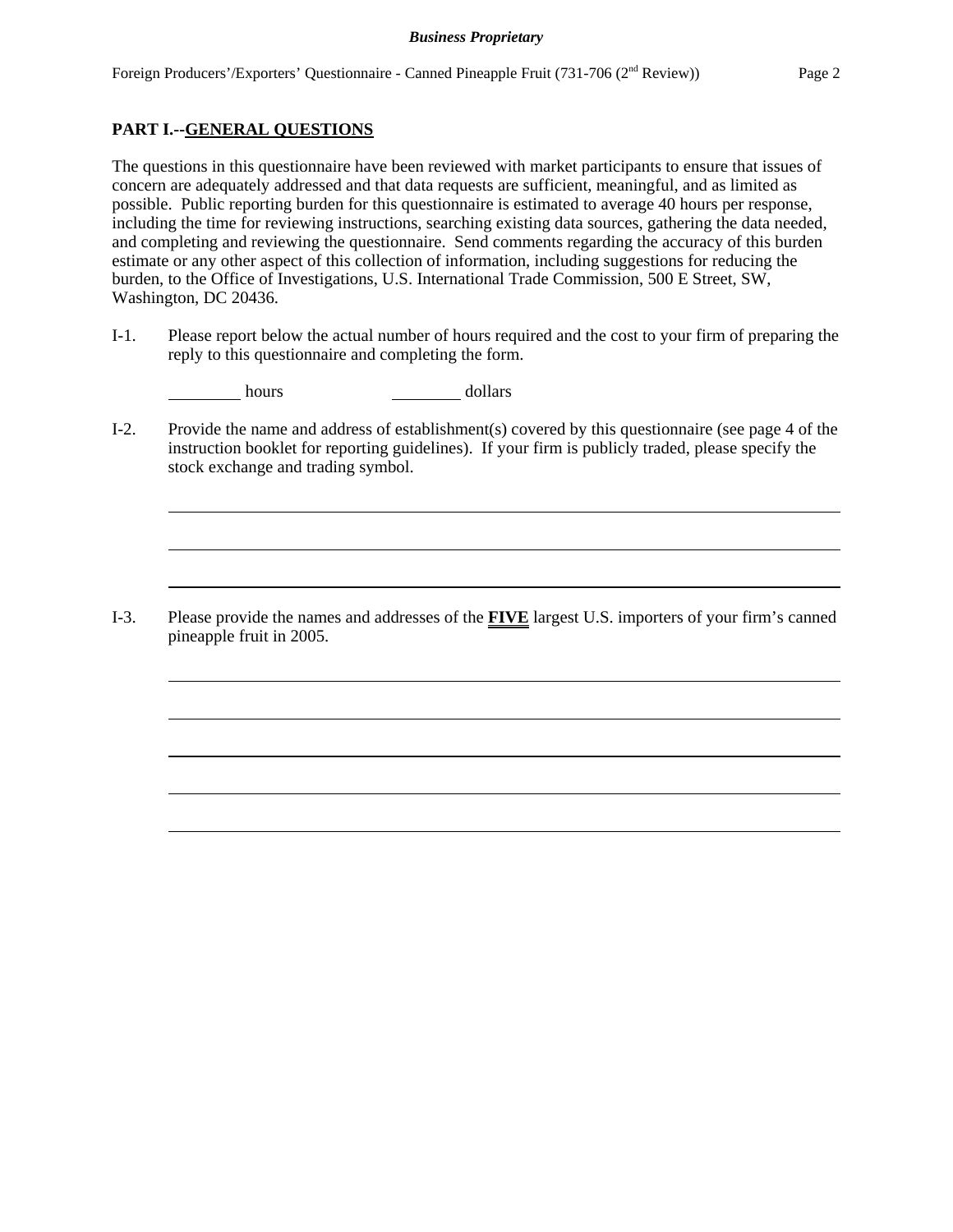# **PART I.--GENERAL QUESTIONS--***Continued*

I-4. Does your firm or any affiliated firm produce, have the capability to produce, or have any plans to produce canned pineapple fruit in the United States or other countries?

|                         | questionnaire (contact Dana Lofgren at 202-205-3185 or<br>dana.lofgren@usitc.gov, for copies of that questionnaire).                                                                                                |
|-------------------------|---------------------------------------------------------------------------------------------------------------------------------------------------------------------------------------------------------------------|
|                         |                                                                                                                                                                                                                     |
| into the United States? | Does your firm or any affiliated firm import or have any plans to import canned pineapple fruit                                                                                                                     |
| $\Box$ No               | Yes--Please name the firm(s) below and ensure that they complete the<br>Commission's importer questionnaire (contact Dana Lofgren at 202-<br>205-3185 or dana.lofgren@usitc.gov, for copies of that questionnaire). |
|                         |                                                                                                                                                                                                                     |
|                         |                                                                                                                                                                                                                     |

# **PART II.--TRADE AND RELATED INFORMATION**

II-1. Has your firm experienced any plant openings, relocations, expansions, acquisitions, consolidations, closures, or prolonged shutdowns because of strikes or equipment failure; curtailment of production because of shortages of materials due to climatic fluctuations or other factors; or any other change in the character of your operations or organization relating to the production of canned pineapple fruit since January 1, 2000?

 $\Box$  No  $\Box$  Yes--Supply details as to the time, nature, and significance of such changes.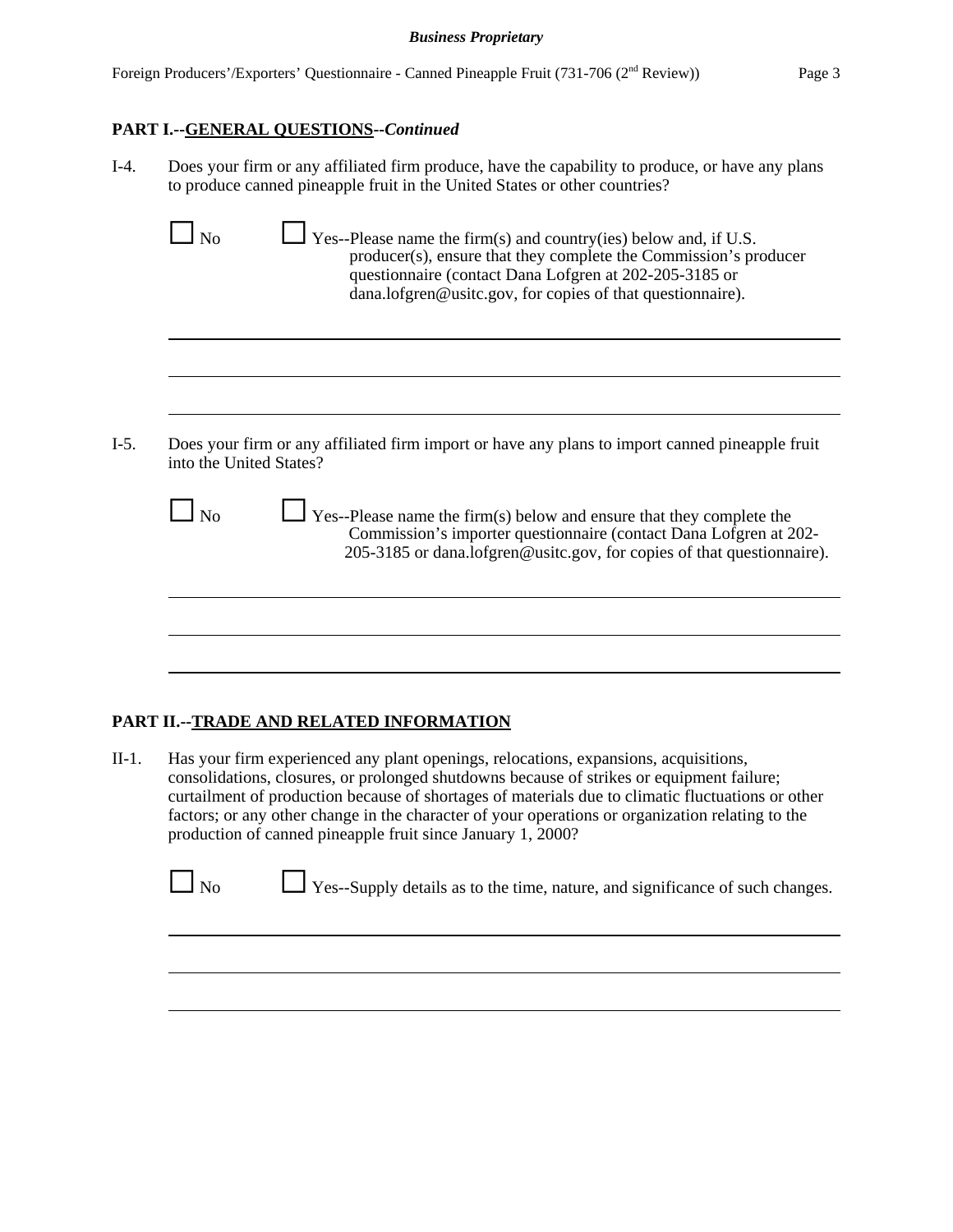# **PART II.--TRADE AND RELATED INFORMATION--***Continued*

II-2. Does your firm anticipate any changes in the character of your operations or organization (as noted above) relating to the production of canned pineapple fruit in the future?

|            | capacity to produce canned pineapple fruit (in 1,000 case<br>equivalents) for 2006 and 2007.                                                                                                                                                                                                                                                                                                                                                                          |
|------------|-----------------------------------------------------------------------------------------------------------------------------------------------------------------------------------------------------------------------------------------------------------------------------------------------------------------------------------------------------------------------------------------------------------------------------------------------------------------------|
|            |                                                                                                                                                                                                                                                                                                                                                                                                                                                                       |
|            | Would your firm anticipate any changes in the character of your operations or organization (as<br>noted above) relating to the production of canned pineapple fruit in the future if the antidumping<br>duty order on canned pineapple fruit from Thailand were to be revoked?                                                                                                                                                                                        |
| $\Box$ No  | Yes--Supply details as to the time, nature, and significance of such changes<br>and provide underlying assumptions, along with relevant portions of<br>business plans or other supporting documentation, that address this<br>issue.                                                                                                                                                                                                                                  |
|            |                                                                                                                                                                                                                                                                                                                                                                                                                                                                       |
|            |                                                                                                                                                                                                                                                                                                                                                                                                                                                                       |
|            | Does your firm have any plans to add, expand, curtail, or shut down production capacity and/or<br>production of canned pineapple fruit in Thailand in the future?                                                                                                                                                                                                                                                                                                     |
| $\perp$ No | Yes--Please describe those plans, including planned dates and<br>capacity/production quantities involved, and the reason(s) for such<br>change(s). If the plans are to add or expand capacity or production, list<br>(in descending order of importance) the markets (countries) to which<br>such additional capacity or production would be directed. Provide<br>relevant portions of business plans or other supporting documentation<br>that addresses this issue. |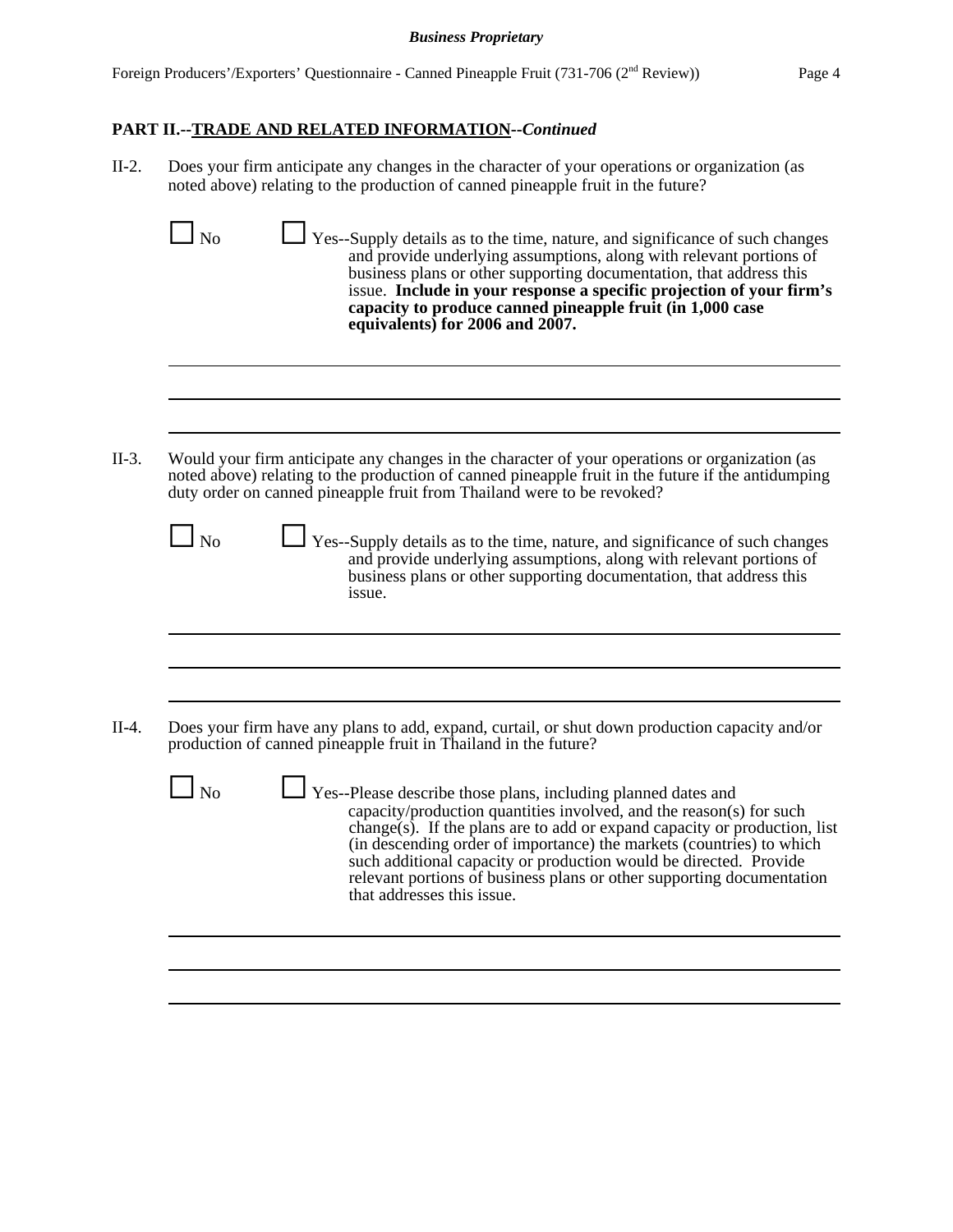# **PART II.--TRADE AND RELATED INFORMATION--***Continued*

|                                      | technology since January 1, 2000.           |        |        | Describe the production technology used in the production of canned pineapple fruit in Thailand<br>and identify major production inputs. Also discuss any significant changes in production                                                                                                  |
|--------------------------------------|---------------------------------------------|--------|--------|----------------------------------------------------------------------------------------------------------------------------------------------------------------------------------------------------------------------------------------------------------------------------------------------|
| that addresses this issue.           |                                             |        |        | Has your firm since January 1, 2000 produced, or does your firm anticipate producing in the<br>future, other products on the same equipment and machinery used in the production of canned<br>pineapple fruit? Provide relevant portions of business plans or other supporting documentation |
| $\Box$ No                            | $\Box$ Yes--List the following information. |        |        |                                                                                                                                                                                                                                                                                              |
| Product                              |                                             | Period |        | Basis for allocation of capacity data                                                                                                                                                                                                                                                        |
|                                      |                                             |        |        | Has your firm since January 1, 2000 produced, or does your firm anticipate producing in the<br>future, other products using the same production and related workers employed to produce                                                                                                      |
| canned pineapple fruit?<br>$\Box$ No | $\Box$ Yes--List the following information. |        |        |                                                                                                                                                                                                                                                                                              |
| Product                              |                                             |        | Period |                                                                                                                                                                                                                                                                                              |

II-9. What percentage of your firm's total sales in its most recent fiscal year was represented by sales of canned pineapple fruit?

Percent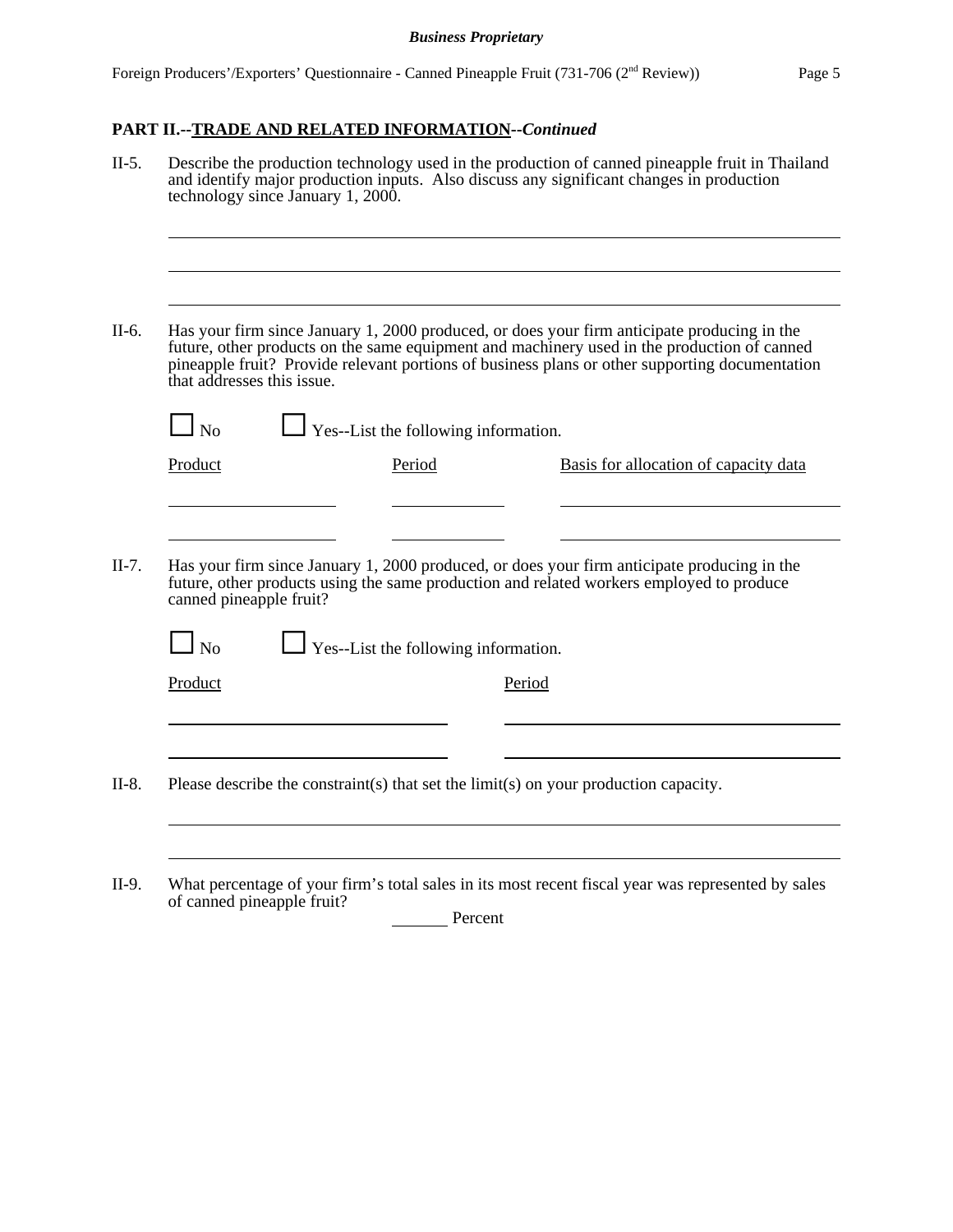# **PART II.--TRADE AND RELATED INFORMATION--***Continued*

II-10. Is your firm able to switch production between canned pineapple fruit and other products in response to a relative price change in the price of canned pineapple fruit vis-a-vis the price of other products, using the same equipment and labor?

| $\Box$ No | $\Box$ Yes--Please identify below the other products, the approximate time and                                                                         |
|-----------|--------------------------------------------------------------------------------------------------------------------------------------------------------|
|           | cost involved in switching, and the minimum relative price change<br>required for your firm to switch production to or from canned<br>pineapple fruit. |

II-11. Has your firm maintained any inventories of canned pineapple fruit in the United States (not including inventories held by firms identified in questions  $\hat{I}$ -3, I-4, or I-5 above<sup>1</sup>) since January 1, 2000?

| $\Box$ No | $\Box$ Yes--Report the quantity (in 1,000 case equivalents) of such end-of-period<br>inventories below. |
|-----------|---------------------------------------------------------------------------------------------------------|
|           |                                                                                                         |

| 2000                   | 2001 | 2002 |
|------------------------|------|------|
| 2003                   | 2004 | 2005 |
| <b>Jan.-Sept. 2006</b> |      |      |

II-12. Are your firm's exports of canned pineapple fruit subject to tariff or non-tariff barriers to trade (for example, antidumping or countervailing duty findings or remedies, tariffs, quotas, or regulatory barriers) in any countries other than the United States?

| $N_0$          | $\Box$ Yes--List the products(s), country(ies), the year each such barrier was<br>imposed, and the type of barrier. |                     |                |
|----------------|---------------------------------------------------------------------------------------------------------------------|---------------------|----------------|
| <b>Product</b> | Country                                                                                                             | <b>Year Imposed</b> | <b>Barrier</b> |
|                |                                                                                                                     |                     |                |
|                |                                                                                                                     |                     |                |

<sup>&</sup>lt;sup>1</sup> Such firms will report inventories in the Commission's importer or producer questionnaire.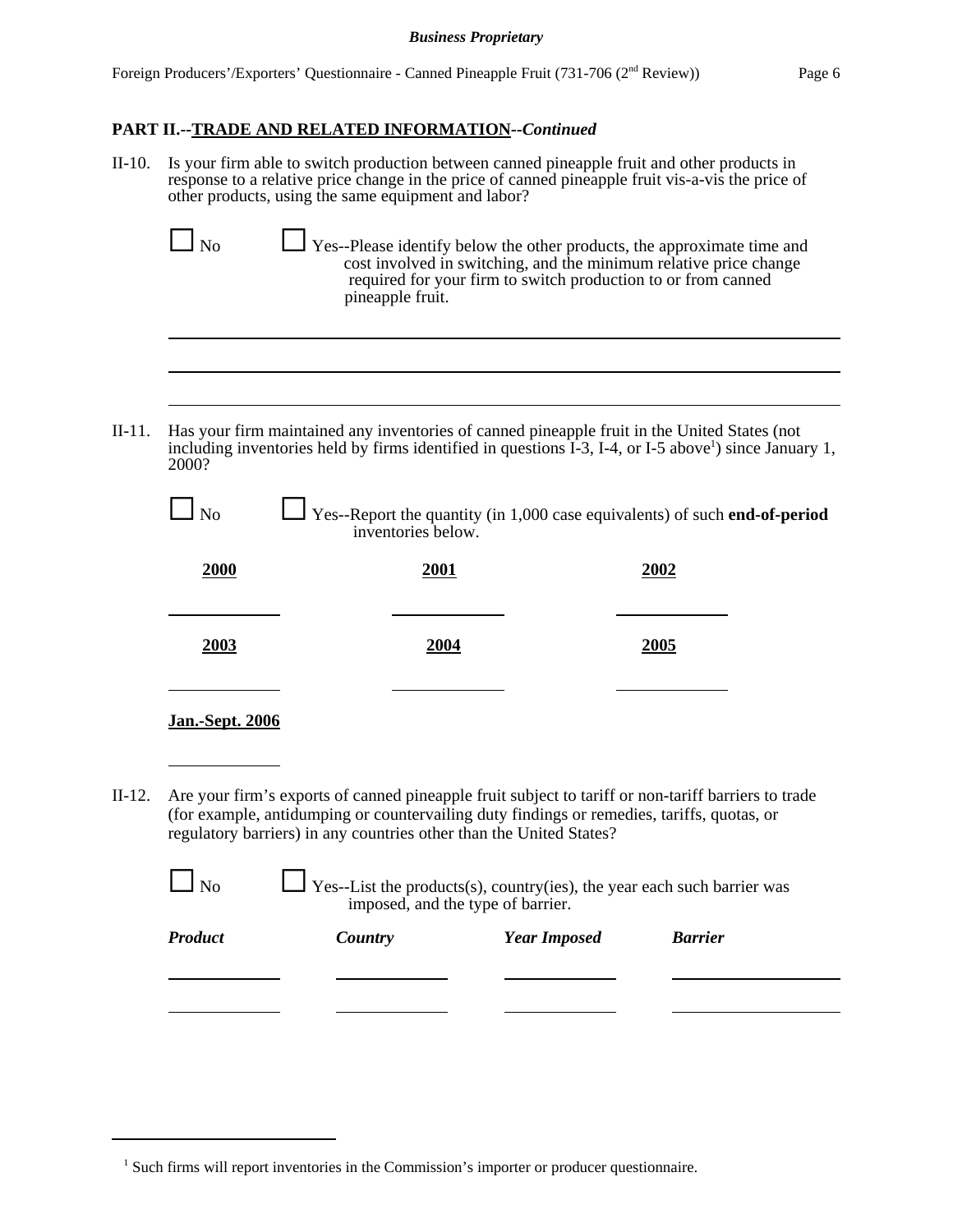# **PART II.--TRADE AND RELATED INFORMATION--***Continued*

| $II-13.$ | Are imports of canned pineapple fruit into your home market subject to any tariff or non-tariff<br>barriers?<br>N <sub>o</sub><br>Yes--Please describe any such barriers and any significant changes in such<br>barriers that have occurred since January 1, $2000$ , or that are expected<br>to occur in the future.                                                                                                                                                                                                                                                                                                      |
|----------|----------------------------------------------------------------------------------------------------------------------------------------------------------------------------------------------------------------------------------------------------------------------------------------------------------------------------------------------------------------------------------------------------------------------------------------------------------------------------------------------------------------------------------------------------------------------------------------------------------------------------|
| $II-14.$ | Have any of your firm's export markets (reported in Section II-17a) developed or increased as a<br>result of the antidumping order on canned pineapple fruit from Thailand? Please identify and<br>discuss below. Also, provide relevant portions of business plans or other supporting<br>documentation that address this issue.                                                                                                                                                                                                                                                                                          |
|          |                                                                                                                                                                                                                                                                                                                                                                                                                                                                                                                                                                                                                            |
| $II-15.$ | Describe the significance of the existing antidumping duty order covering imports of canned<br>pineapple fruit from Thailand in terms of its effect on your firm's production capacity,<br>production, home market shipments, exports to the United States and other markets, and<br>inventories. You may wish to compare your firm's operations before and after the imposition of<br>the order.                                                                                                                                                                                                                          |
|          |                                                                                                                                                                                                                                                                                                                                                                                                                                                                                                                                                                                                                            |
| $II-16.$ | Would your firm anticipate any changes in its production capacity, production, home market<br>shipments, exports to the United States and other markets, or inventories relating to the<br>production of canned pineapple fruit in the future if the antidumping duty order on canned<br>pineapple fruit from Thailand were to be revoked?<br>N <sub>o</sub><br>Yes--Supply details as to the time, nature, and significance of such changes<br>and provide underlying assumptions, along with relevant portions of<br>business plans or other supporting documentation, for any trends or<br>projections you may provide. |
|          |                                                                                                                                                                                                                                                                                                                                                                                                                                                                                                                                                                                                                            |
|          |                                                                                                                                                                                                                                                                                                                                                                                                                                                                                                                                                                                                                            |
|          |                                                                                                                                                                                                                                                                                                                                                                                                                                                                                                                                                                                                                            |
|          |                                                                                                                                                                                                                                                                                                                                                                                                                                                                                                                                                                                                                            |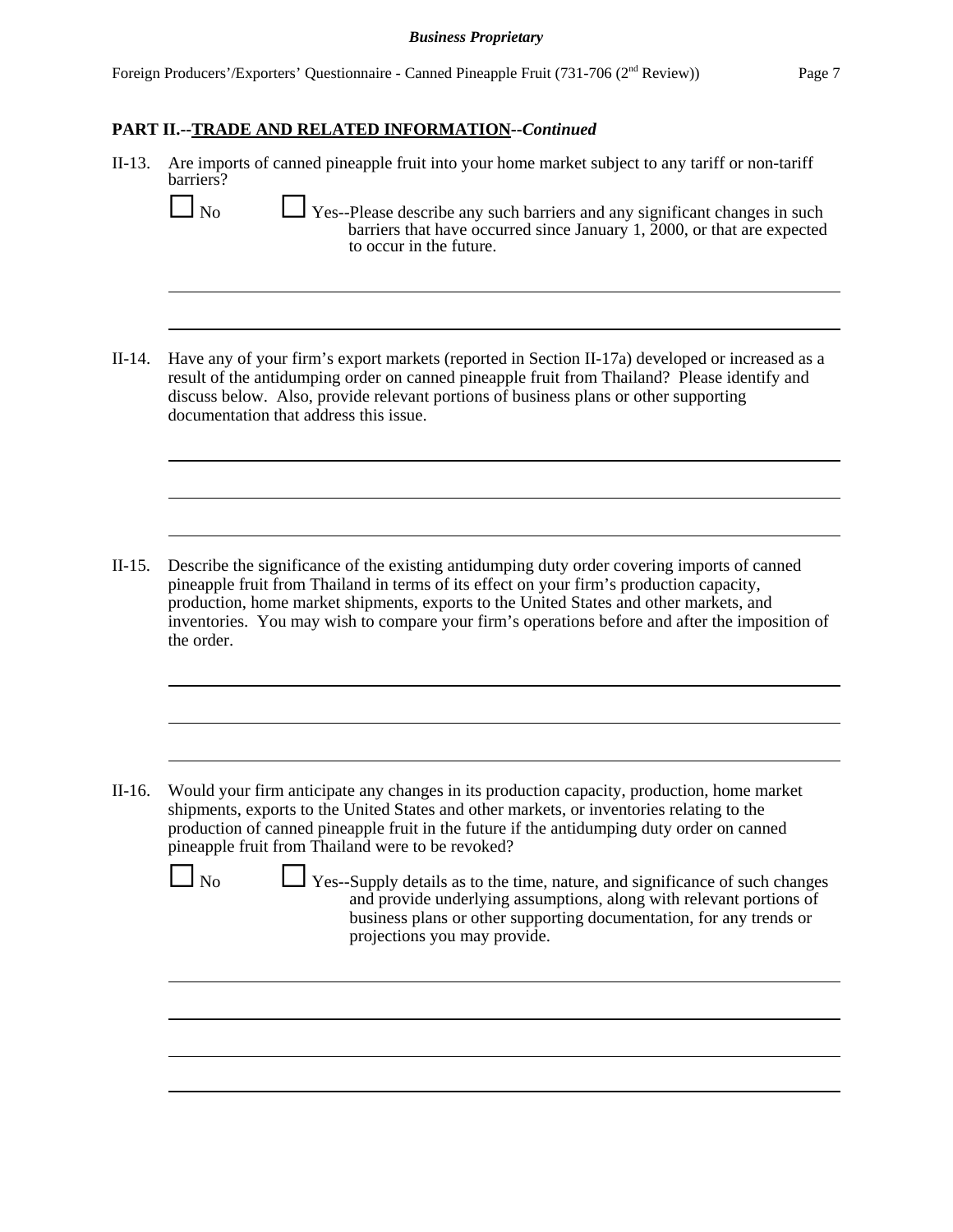Foreign Producers'/Exporters' Questionnaire - Canned Pineapple Fruit (731-706 (2<sup>nd</sup> Review)) Page 8

## **PART II.--TRADE AND RELATED INFORMATION--***Continued*

II-17a. Please report production capacity, production, shipments, and inventories of canned pineapple fruit produced by your firm in Thailand in the specified periods.

|                                                                               | (Quantity in 1,000 case equivalents, Value in 1,000 U.S. Dollars) |      |      |      |      |      |                        |                        |                   |                   |
|-------------------------------------------------------------------------------|-------------------------------------------------------------------|------|------|------|------|------|------------------------|------------------------|-------------------|-------------------|
| Item                                                                          | 2000                                                              | 2001 | 2002 | 2003 | 2004 | 2005 | Jan.-<br>Sept.<br>2005 | Jan.-<br>Sept.<br>2006 | Projected<br>2006 | Projected<br>2007 |
| <b>ACREAGE</b><br><b>PLANTED (acres)</b>                                      |                                                                   |      |      |      |      |      |                        |                        |                   |                   |
| <b>AVERAGE</b><br><b>PRODUCTION</b><br>CAPACITY <sup>1</sup> (qty)            |                                                                   |      |      |      |      |      |                        |                        |                   |                   |
| <b>BEGINNING-OF-</b><br><b>PERIOD</b><br><b>INVENTORIES<sup>2</sup></b> (qty) |                                                                   |      |      |      |      |      |                        |                        |                   |                   |
| PRODUCTION <sup>3</sup><br>(quantity)                                         |                                                                   |      |      |      |      |      |                        |                        |                   |                   |
| <b>SHIPMENTS:</b>                                                             |                                                                   |      |      |      |      |      |                        |                        |                   |                   |
| Home market:                                                                  |                                                                   |      |      |      |      |      |                        |                        |                   |                   |
| Internal<br>consumption/<br>transfers (qty)                                   |                                                                   |      |      |      |      |      |                        |                        |                   |                   |
| <b>Commercial</b><br>shipments:<br>Quantity                                   |                                                                   |      |      |      |      |      |                        |                        |                   |                   |
| Value                                                                         |                                                                   |      |      |      |      |      |                        |                        |                   |                   |
| <b>Exports to:</b>                                                            |                                                                   |      |      |      |      |      |                        |                        |                   |                   |
| <b>United States:</b> <sup>4</sup><br>Quantity                                |                                                                   |      |      |      |      |      |                        |                        |                   |                   |
| Value                                                                         |                                                                   |      |      |      |      |      |                        |                        |                   |                   |
| European<br>Union (25): <sup>5</sup><br>Quantity                              |                                                                   |      |      |      |      |      |                        |                        |                   |                   |
| Value                                                                         |                                                                   |      |      |      |      |      |                        |                        |                   |                   |
| Canada:<br>Quantity                                                           |                                                                   |      |      |      |      |      |                        |                        |                   |                   |
| Value                                                                         |                                                                   |      |      |      |      |      |                        |                        |                   |                   |
| Japan:<br>Quantity                                                            |                                                                   |      |      |      |      |      |                        |                        |                   |                   |
| Value                                                                         |                                                                   |      |      |      |      |      |                        |                        |                   |                   |

**Table continued on next page.**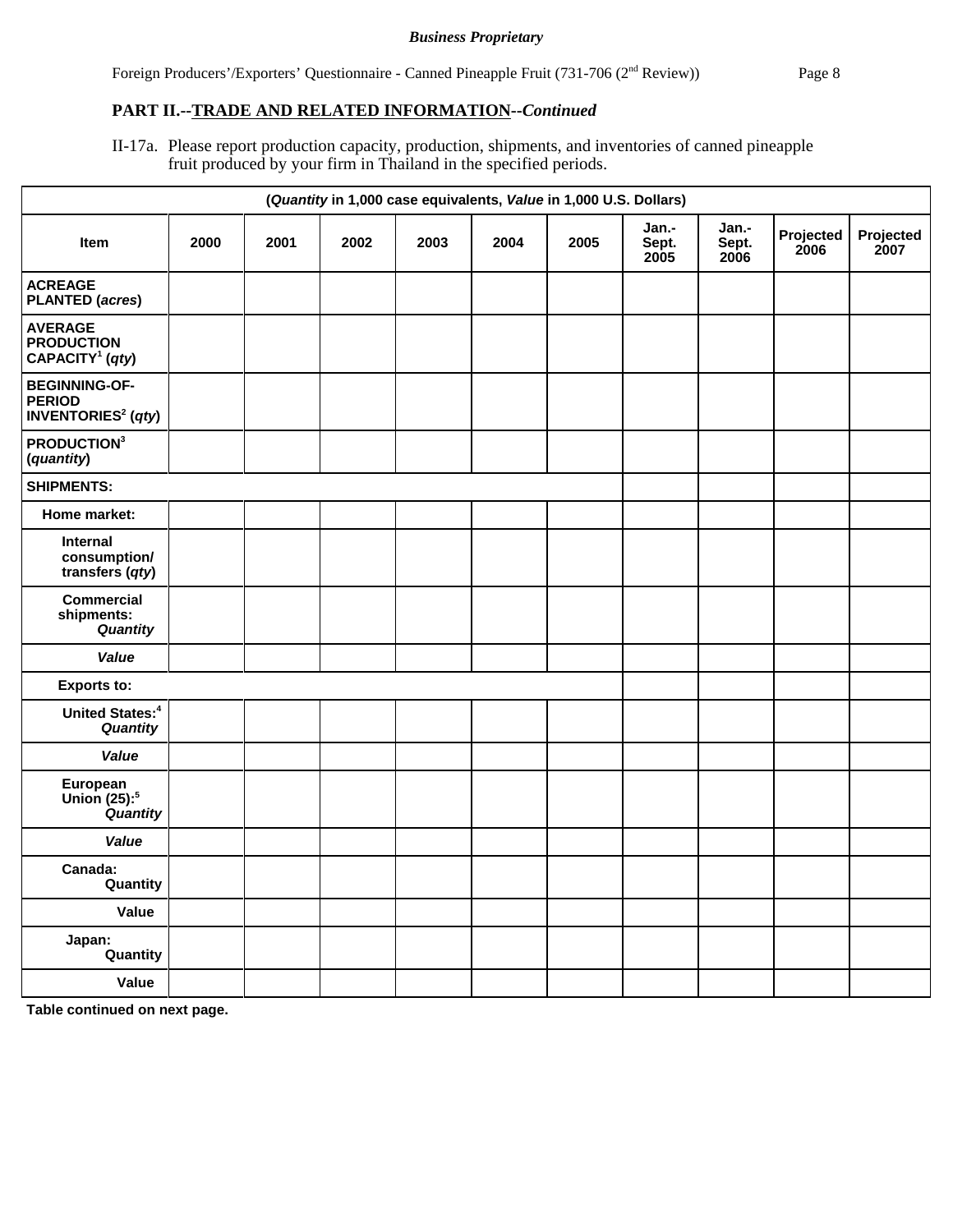Foreign Producers'/Exporters' Questionnaire - Canned Pineapple Fruit (731-706 (2<sup>nd</sup> Review)) Page 9

# **PART II.--TRADE AND RELATED INFORMATION--***Continued*

II-17a.– *Continued*

|                                                                                                                                                                                                                                                                                                                                                                                                                                                                                                                                                                                                                                                                                                                                                                                                                                                                                                                                                                                                                             |         |      |      |      |      |      | (Quantity in 1,000 case equivalents, Value in 1,000 U.S. Dollars) |                        |                   |                   |
|-----------------------------------------------------------------------------------------------------------------------------------------------------------------------------------------------------------------------------------------------------------------------------------------------------------------------------------------------------------------------------------------------------------------------------------------------------------------------------------------------------------------------------------------------------------------------------------------------------------------------------------------------------------------------------------------------------------------------------------------------------------------------------------------------------------------------------------------------------------------------------------------------------------------------------------------------------------------------------------------------------------------------------|---------|------|------|------|------|------|-------------------------------------------------------------------|------------------------|-------------------|-------------------|
| <b>Item</b>                                                                                                                                                                                                                                                                                                                                                                                                                                                                                                                                                                                                                                                                                                                                                                                                                                                                                                                                                                                                                 | 2000    | 2001 | 2002 | 2003 | 2004 | 2005 | Jan.-<br>Sept.<br>2005                                            | Jan.-<br>Sept.<br>2006 | Projected<br>2006 | Projected<br>2007 |
| Russia:<br>Quantity                                                                                                                                                                                                                                                                                                                                                                                                                                                                                                                                                                                                                                                                                                                                                                                                                                                                                                                                                                                                         |         |      |      |      |      |      |                                                                   |                        |                   |                   |
| Value                                                                                                                                                                                                                                                                                                                                                                                                                                                                                                                                                                                                                                                                                                                                                                                                                                                                                                                                                                                                                       |         |      |      |      |      |      |                                                                   |                        |                   |                   |
| All other<br>export<br>markets: <sup>6</sup><br>Quantity                                                                                                                                                                                                                                                                                                                                                                                                                                                                                                                                                                                                                                                                                                                                                                                                                                                                                                                                                                    |         |      |      |      |      |      |                                                                   |                        |                   |                   |
| Value                                                                                                                                                                                                                                                                                                                                                                                                                                                                                                                                                                                                                                                                                                                                                                                                                                                                                                                                                                                                                       |         |      |      |      |      |      |                                                                   |                        |                   |                   |
| <b>Total exports</b><br><b>Quantity</b>                                                                                                                                                                                                                                                                                                                                                                                                                                                                                                                                                                                                                                                                                                                                                                                                                                                                                                                                                                                     |         |      |      |      |      |      |                                                                   |                        |                   |                   |
| Value                                                                                                                                                                                                                                                                                                                                                                                                                                                                                                                                                                                                                                                                                                                                                                                                                                                                                                                                                                                                                       |         |      |      |      |      |      |                                                                   |                        |                   |                   |
| <b>Total shipments</b><br>Quantity                                                                                                                                                                                                                                                                                                                                                                                                                                                                                                                                                                                                                                                                                                                                                                                                                                                                                                                                                                                          |         |      |      |      |      |      |                                                                   |                        |                   |                   |
| Value                                                                                                                                                                                                                                                                                                                                                                                                                                                                                                                                                                                                                                                                                                                                                                                                                                                                                                                                                                                                                       |         |      |      |      |      |      |                                                                   |                        |                   |                   |
| <b>END-OF-PERIOD</b><br><b>INVENTORIES</b><br>(quantity)                                                                                                                                                                                                                                                                                                                                                                                                                                                                                                                                                                                                                                                                                                                                                                                                                                                                                                                                                                    |         |      |      |      |      |      |                                                                   |                        |                   |                   |
| <sup>1</sup> The production capacity reported is based on operating hours per week, weeks per year. Please describe the methodology<br>used to calculate production capacity, and explain any changes in reported capacity (use additional space as necessary):<br><sup>2</sup> Reconciliation of data.–The quantities reported above should reconcile as follows: beginning-of- period inventories, plus production, less<br>total shipments, equals end-of-period inventories. Do the data reported reconcile? $\Box$ Yes $\Box$ No--Please explain:<br><sup>3</sup> Please estimate the percentage of total production of canned pineapple fruit in Thailand accounted for by your firm's production in 2005.<br>Percent<br><sup>4</sup> Please estimate the percentage of total exports to the U.S. of canned pineapple fruit from Thailand accounted for by your firm's exports<br>in 2005.<br><sup>5</sup> Identify principal European Union export markets:<br><sup>6</sup> Identify principal other export markets: | Percent |      |      |      |      |      |                                                                   |                        |                   |                   |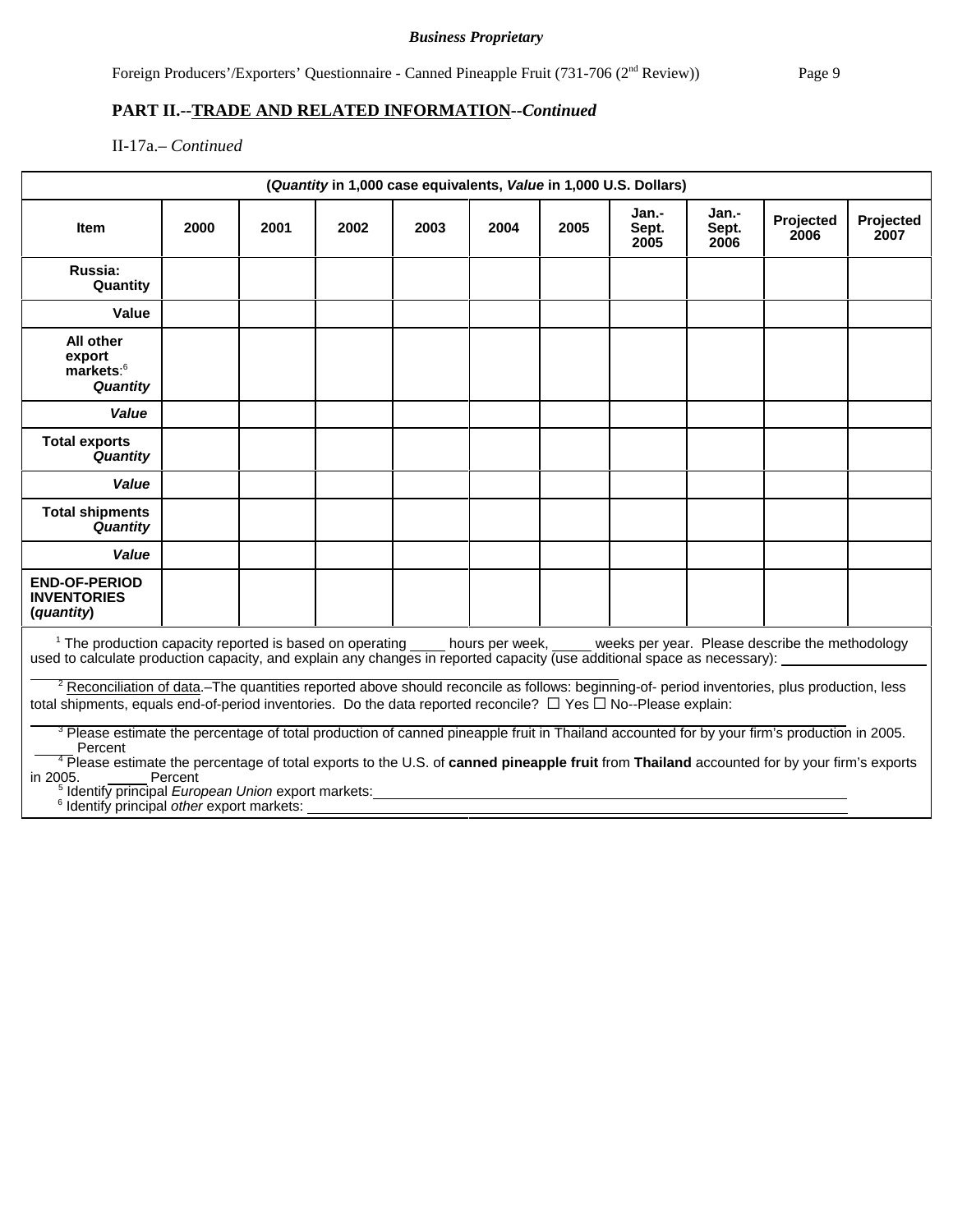II-17b. Please report the quantity and value of your firm's exports to the United States of canned pineapple fruit. Report separately for Thailand (subject) and Thailand (nonsubject), by grade, and package size in 2004 and 2005. Thailand (subject) exports are those from Thai producers that are subject to the antidumping duty order. Thailand (nonsubject) exports are those from Siam Food Products Public Co. Ltd. (SFP), Dole, Kuiburi Fruit Canning Co., Ltd. (KFC), and The Thai Pineapple Public Co., Ltd. (TIPCO, or as it is currently known, The Tipco Foods (Thailand) PCL).

| Thailand (Nonsubject)<br>Thailand (Subject) |                                                        |          |              |          |       |  |
|---------------------------------------------|--------------------------------------------------------|----------|--------------|----------|-------|--|
|                                             | (Quantity in 1,000 case equivalents, Value in \$1,000) |          |              |          |       |  |
|                                             |                                                        | 2004     |              | 2005     |       |  |
|                                             |                                                        | Quantity | <b>Value</b> | Quantity | Value |  |
| Grade                                       | Fancy                                                  |          |              |          |       |  |
|                                             | Choice                                                 |          |              |          |       |  |
|                                             | Standard                                               |          |              |          |       |  |
| Package<br><b>Size</b>                      | $\leq$ 15 oz. cans                                     |          |              |          |       |  |
|                                             | 16 ≤100 oz.<br>cans                                    |          |              |          |       |  |
|                                             | $> 100$ oz.<br>cans                                    |          |              |          |       |  |

II-18. Has your firm experienced any changes in the quantity and value of your exports to the United States of canned pineapple fruit by cut of pineapple from 2004-05 (i.e. in slices, chunks, cubes, tidbits, pieces, or crushed). If yes, please explain below.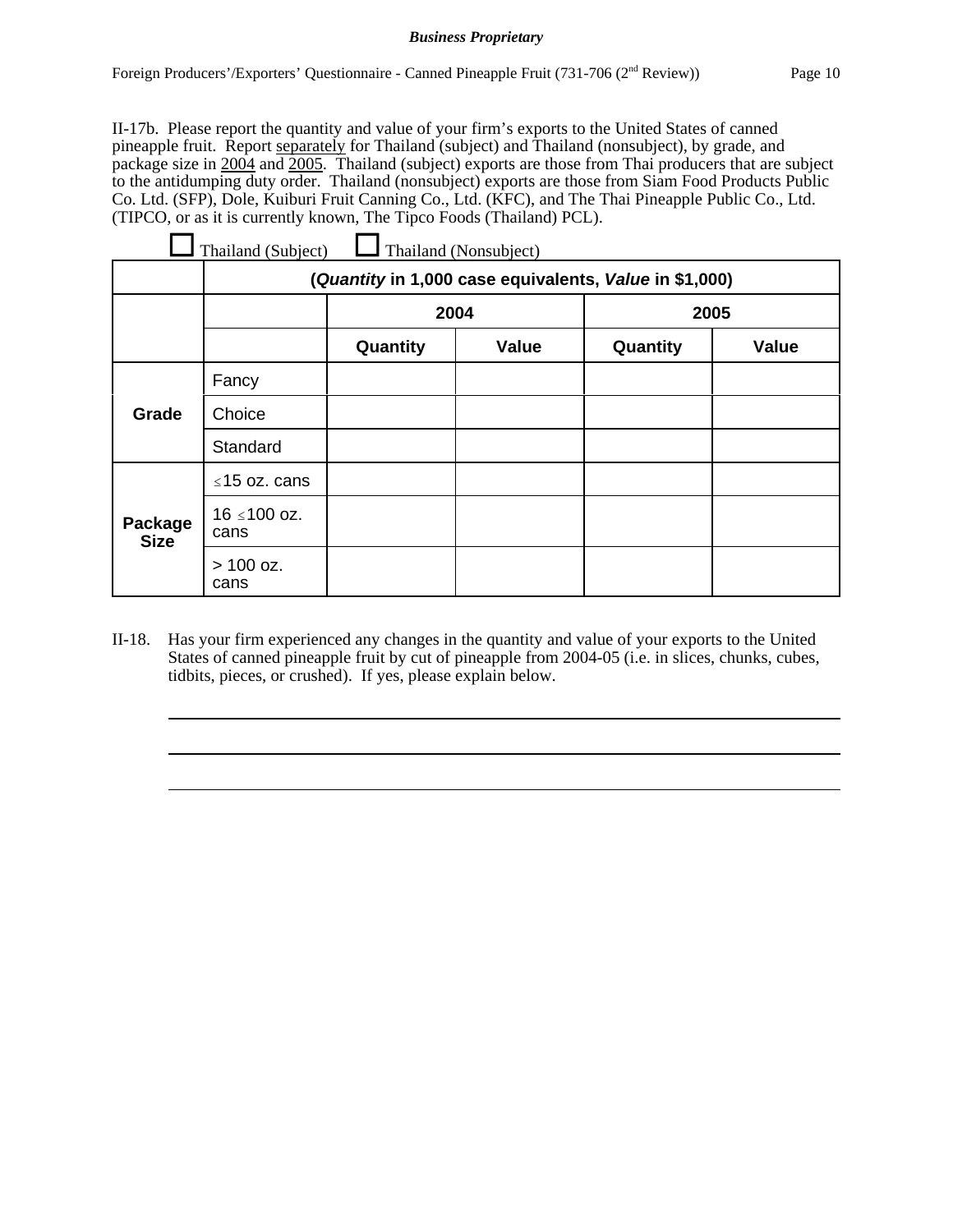# **PART III.--MARKET FACTORS**

- III-1. To what extent have changes in the prices of raw materials affected your firm's selling prices for canned pineapple fruit during January 1, 2000-September 30, 2006? Also discuss any anticipated changes in your raw material costs in the future, identifying the time period(s) involved and the factor(s) that you believe would be responsible for such changes. Provide any underlying assumptions, along with relevant portions of business plans or other supporting documentation, that address this issue.
- III-2. Approximately what percentage of your firm's sales of canned pineapple fruit to U.S. customers are on a contract ( $\qquad$  percent) vs. spot sales ( $\qquad$  percent) basis? If you sell on a contract basis, please answer the following questions with respect to provisions of a typical contract.
	- (a) What is the average duration of a contract? (b) How frequently are contracts renegotiated?
	- (c) Does the contract fix quantity, price, or both?
	- (d) Does the contract have a meet or release provision?
	- (e) What are the standard quantity requirements, if any?
	- (f) What is the price premium for sub-minimum shipments? percent
- III-3. What is the average lead time between a U.S. customer's order and the date of delivery for your firm's sales of canned pineapple fruit?
- III-4. List countries other than Thailand with whom you compete for sales of canned pineapple fruit in the United States market. Describe the impact that these competitors have on prices and sales in the United States market.
- III-5. Have individual U.S. producers, importers, purchasers, or foreign producers/exporters of canned pineapple fruit influenced the U.S. wholesale market price of canned pineapple fruit since January 1, 2000?
	-

 $\Box$  No  $\Box$  Yes--Please identify any such firm(s) and note the time period when the firm(s) influenced price, whether the effect was to increase or decrease the price, and why your firm believes that the actions of the firm(s) were responsible for the price change.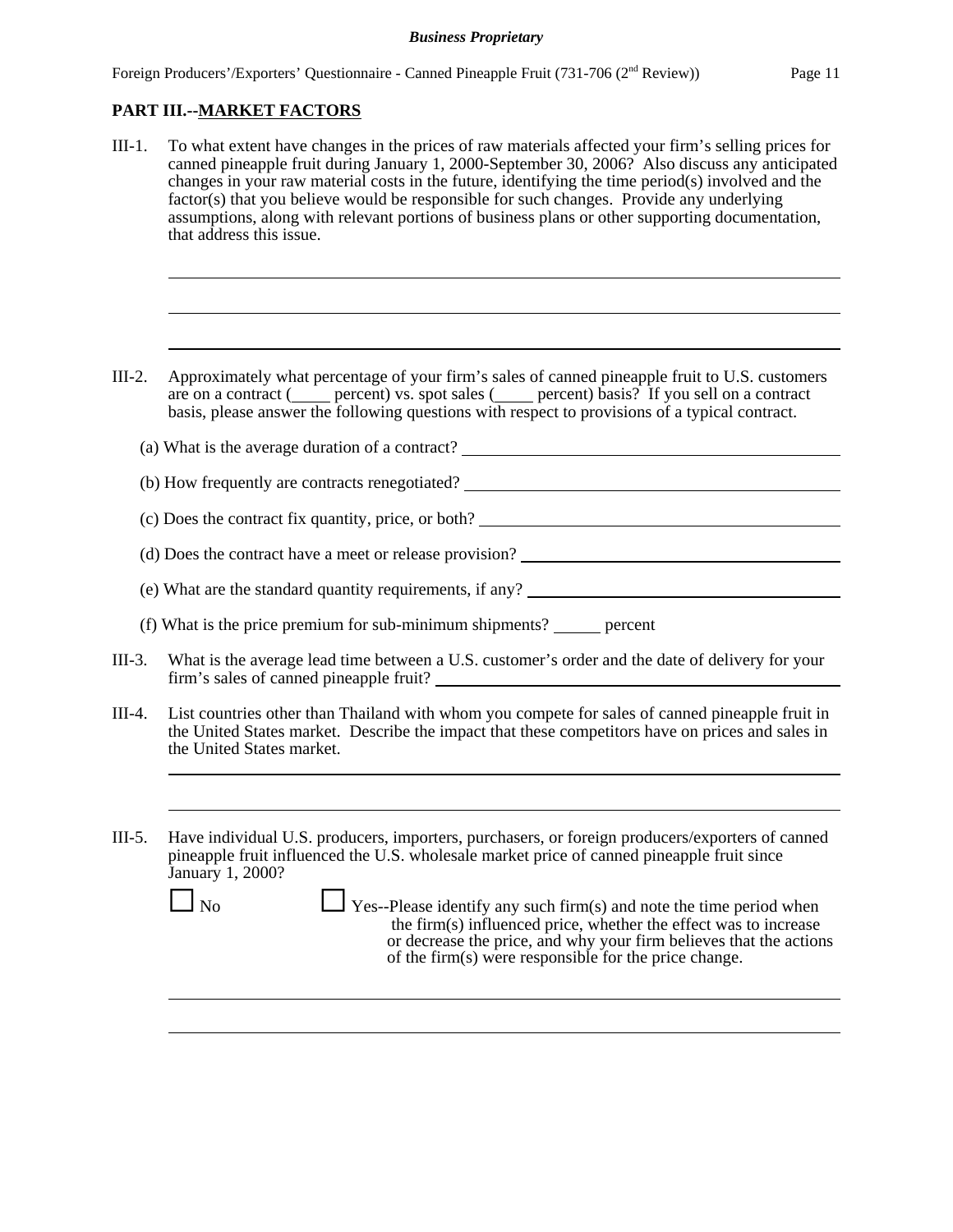# **PART III.--MARKET FACTORS–***Continued*

III-6. Please identify any supply factor(s) (e.g., changes in availability or prices of raw materials, energy, or labor; transportation conditions; production capacity and/or methods of production; technology; export markets; or alternative production opportunities) that affected the availability of Thailand-produced canned pineapple fruit in the U.S. market since January 1, 2000. Please note the time period(s) of any such changes, the factor(s) involved, and the impact such changes had on your shipment volumes and prices.

III-7. Please discuss any anticipated changes in the supply factors noted above that may affect the availability of Thailand-produced canned pineapple fruit in the U.S. market in the future, identifying the time period(s) involved and the factor(s) that you believe would be responsible for such changes. Provide any underlying assumptions, along with relevant portions of business plans or other supporting documentation, that address this issue.

- III-8. Describe how easily your firm can shift its sales of canned pineapple fruit between the U.S. market and alternative country markets. In your discussion, please describe any contracts, other sales arrangements, or other constraints (including any third-country trade barriers such as tariffs, quotas, or other non-tariff barriers) that would prevent or retard your firm from shifting canned pineapple fruit between the U.S. and alternative country markets within a 12-month period. Provide any underlying assumptions, along with relevant portions of business plans or other supporting documentation, that address this issue.
- III-9. Is the product range or marketing of canned pineapple fruit in your home market significantly different from the product range or marketing of canned pineapple fruit for export to the United States or to third-country markets? Have there been any significant changes in the product range or marketing of canned pineapple fruit in your home market, for export to the United States, or for export to third-country markets since January 1, 2000?

 $\Box$  Yes--Please describe.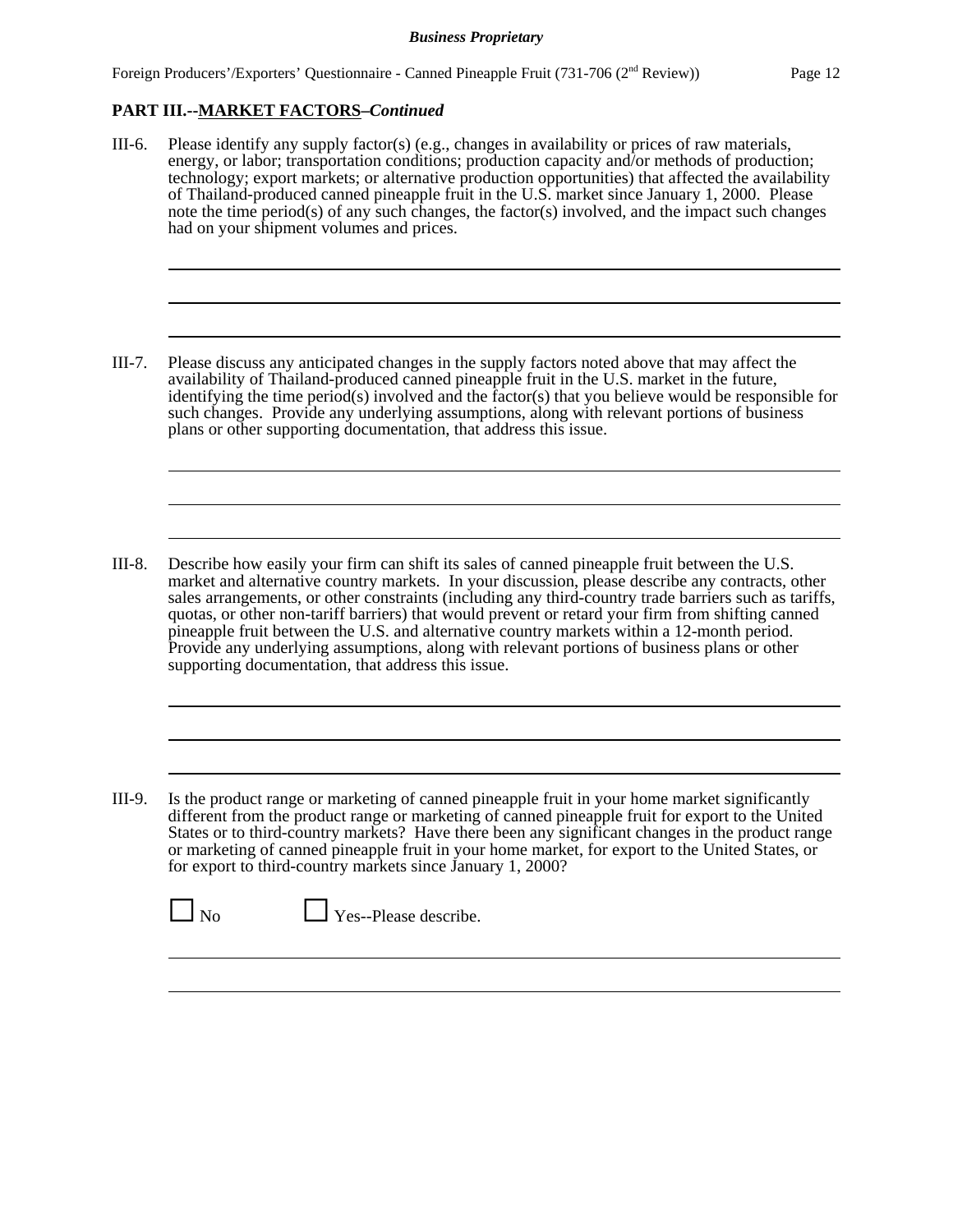# **PART III.--MARKET FACTORS–***Continued*

| III-10. Please discuss any anticipated changes in terms of the product range or marketing of canned<br>pineapple fruit in your home market, for export to the United States, or for export to third-country<br>markets in the future, identifying the time period(s) involved and the factor(s) that you believe<br>would be responsible for such changes. Provide any underlying assumptions, along with relevant<br>portions of business plans or other supporting documentation, that address this issue. |
|--------------------------------------------------------------------------------------------------------------------------------------------------------------------------------------------------------------------------------------------------------------------------------------------------------------------------------------------------------------------------------------------------------------------------------------------------------------------------------------------------------------|
| III-11. a) Is fresh pineapple or fresh cut pineapple substitutable for canned pineapple fruit?                                                                                                                                                                                                                                                                                                                                                                                                               |
| $\ln 5$<br>Yes--Please explain what other products may be substitutes for canned<br>pineapple fruit, and how frequently does such substitution occur?                                                                                                                                                                                                                                                                                                                                                        |
|                                                                                                                                                                                                                                                                                                                                                                                                                                                                                                              |
| b) Is crushed pineapple packed in aseptic bags, cut pineapple in plastic cups or in plastic or glass<br>containers, or frozen pineapple, a substitute for canned pineapple fruit?                                                                                                                                                                                                                                                                                                                            |
| $\Box$ Yes--Please explain.<br>$\Box$ No                                                                                                                                                                                                                                                                                                                                                                                                                                                                     |
|                                                                                                                                                                                                                                                                                                                                                                                                                                                                                                              |
| III-12. Have there been any changes in the number or types of products that can be substituted for<br>canned pineapple fruit since January 1, 2000?                                                                                                                                                                                                                                                                                                                                                          |
| $\Box$ No<br>$\perp$ Yes--Please explain and list substitute products.                                                                                                                                                                                                                                                                                                                                                                                                                                       |
|                                                                                                                                                                                                                                                                                                                                                                                                                                                                                                              |
|                                                                                                                                                                                                                                                                                                                                                                                                                                                                                                              |
| III-13. Describe the approximate price sensitivity of the substitutions listed above (i.e., by what percent<br>would the current price of canned pineapple fruit have to increase, all other prices remaining<br>constant, before your customers would start to substitute the listed products for canned pineapple<br>fruit).                                                                                                                                                                               |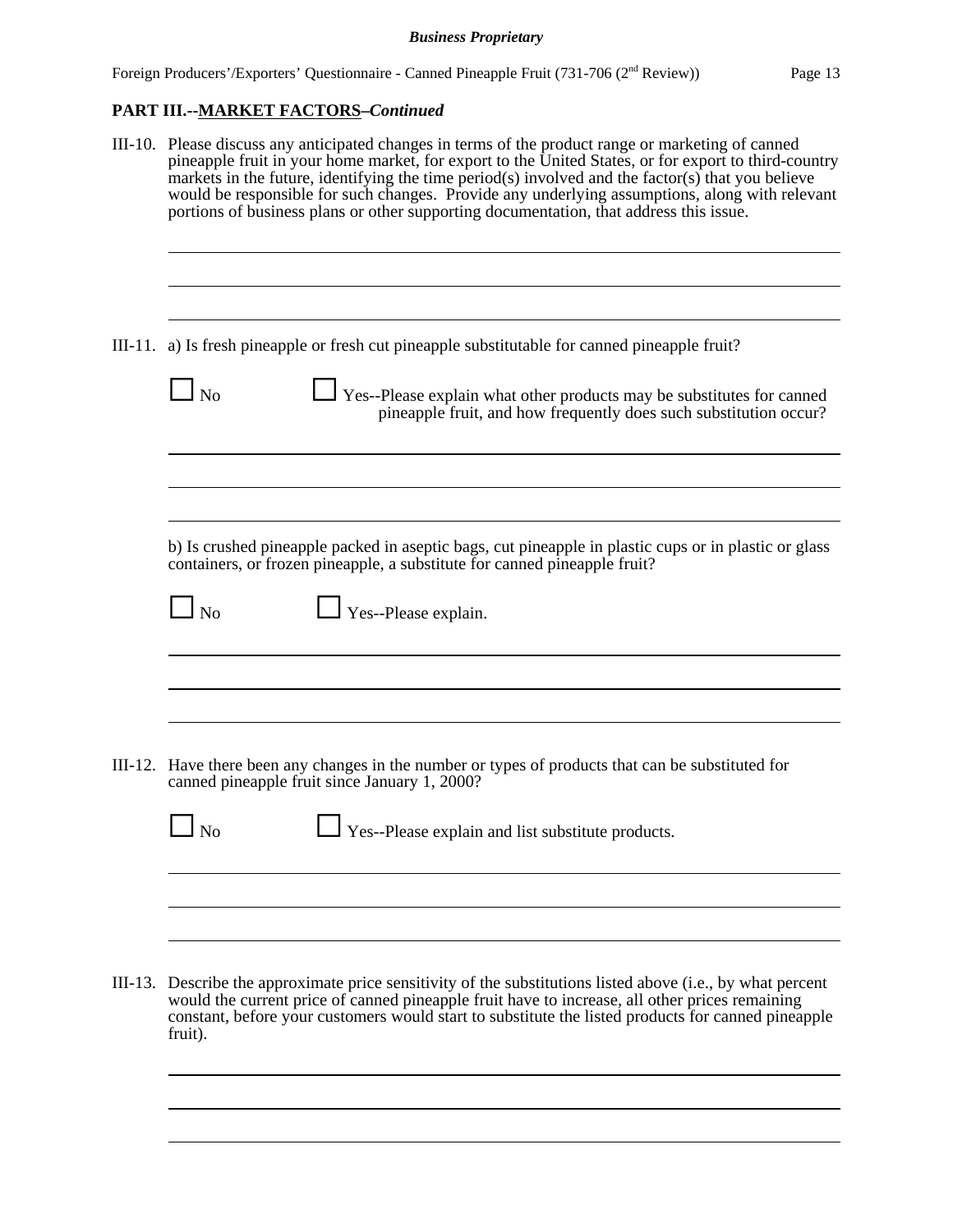# **PART III.--MARKET FACTORS–***Continued*

- III-14. Please discuss any anticipated changes in terms of the substitutability of other products for canned pineapple fruit in the future, identifying the time period(s) involved and the factor(s) that you believe would be responsible for such changes. Provide any underlying assumptions, along with relevant portions of business plans or other supporting documentation, that address this issue.
- III-15. Is the canned pineapple fruit produced by your firm and sold in its home market interchangeable (i.e., can be used in the same applications) with your firm's canned pineapple fruit sold to the United States and/or to third-country markets?

 $\Box$  Yes  $\Box$  No--Identify the market(s) and any differences in the products.

III-16. Describe the end uses of the canned pineapple fruit that you manufacture and sell to your home market. If these end uses differ from those of the canned pineapple fruit you sell to the U.S. market or to third-country markets, explain.

III-17. Discuss any changes in the end uses of canned pineapple fruit since January 1, 2000.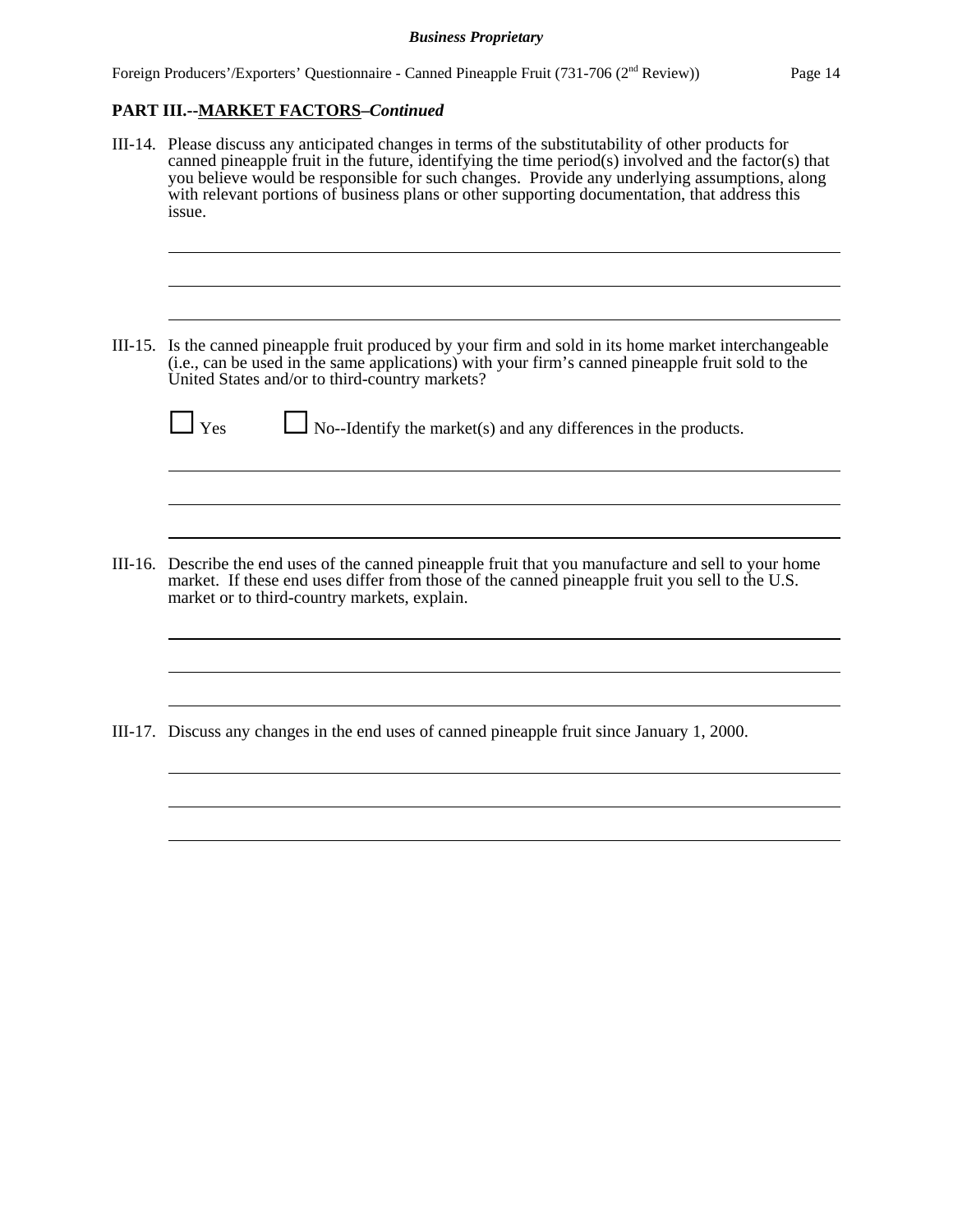# **PART III.--MARKET FACTORS–***Continued*

- III-18. Please discuss any anticipated changes in terms of the end uses of canned pineapple fruit in the future, identifying the time period(s) involved, the market(s), and the factor(s) that you believe would be responsible for such changes. Provide any underlying assumptions, along with relevant portions of business plans or other supporting documentation, that address this issue.
- III-19. How has the demand within your home market and the United States (and worldwide, if known) for canned pineapple fruit changed since January 1, 2000? What were the principal factors affecting changes in demand?
- III-20. Please discuss any anticipated changes in canned pineapple fruit demand in your home market and the United States (and worldwide, if known) in the future, identifying the time period(s) involved and the factor(s) that you believe would be responsible for such changes. Provide any underlying assumptions, along with relevant portions of business plans or other supporting documentation, that address this issue.
- III-21. Please compare market prices of canned pineapple fruit in your home market, the United States, and third-country markets, if known. Please submit any documentation or list any sources which may be helpful.
- III-22. If your firm produces canned pineapple fruit in more than one country, do you quote differing prices depending on where the canned pineapple fruit is produced?